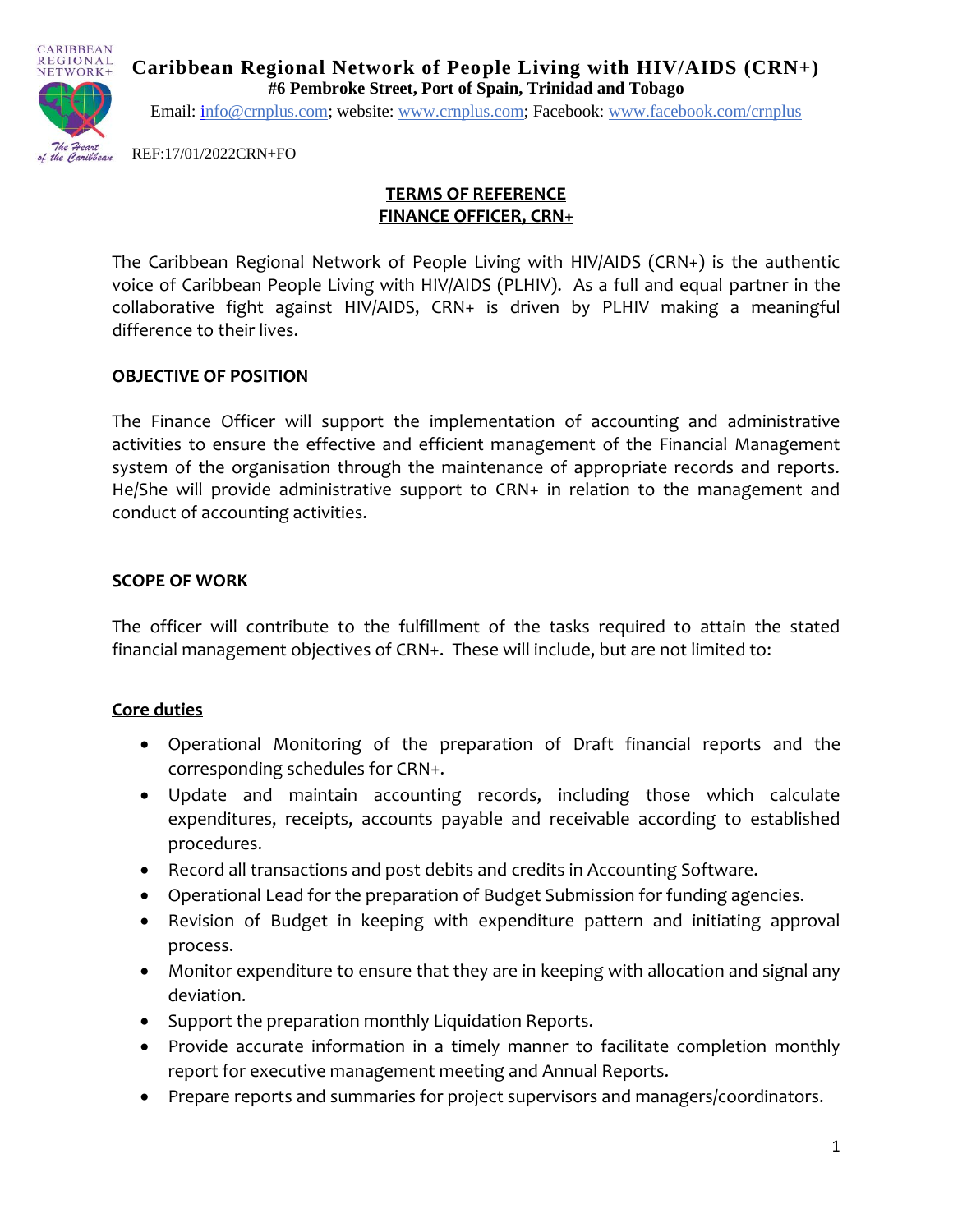

**Caribbean Regional Network of People Living with HIV/AIDS (CRN+) #6 Pembroke Street, Port of Spain, Trinidad and Tobago**

Email: [info@crnplus.com;](mailto:info@crnplus.com) website: [www.crnplus.com;](http://www.crnplus.com/) Facebook: [www.facebook.com/crnplus](http://www.facebook.com/crnplus)

- Prepare bank deposits and withdrawals by compiling data from accounts, verifying and balancing receipts, and sending and receiving payments to the bank.
- Handle payments to staff, consultants, networks/ grants and other project related matters.
- Make purchases, prepare invoices, and keep track of accounts.
- Ensure the completeness and accuracy of data on accounts.
- Any other additional tasks as required by the Project Coordinator in support of CRN+ work.
- Provide financial management oversight support to CRN+ networks including training and capacity development of grantees in financial management and related reporting
- Support the strengthening of the accounting processes in CRN+.
- Any other activity that is required within the framework of their duties at the institution.

# **DURATION OF ASSIGNMENT:**

### *One year contract with option for renewal*

# **REPORTING RELATIONSHIP**

The Accounting Officer will report directly to the Project Coordinator

# **COMPETENCIES REQUIRED**:

- Sound knowledge and understanding of accounting principles and practice
- Above basic Proficiency in the use of critical software and applications, including **Microsoft Office Suites** and **QuickBooks**
- **Knowledge of project accounting or experience with accounting for project funding**
- Familiarity with payroll packages and statutory reports
- Excellent organizational skills and the ability to work under pressure and meet set deadlines.
- Ability to work independently as well as collaboratively
- Problem solving skills and the ability to manage workload with a number of variables
- Attention to detail and accuracy
- Analytical skills
- High level of personal initiative, integrity and organizational skills.
- Must possess good communication skills

# **MINIMUM REQUIREMENTS**